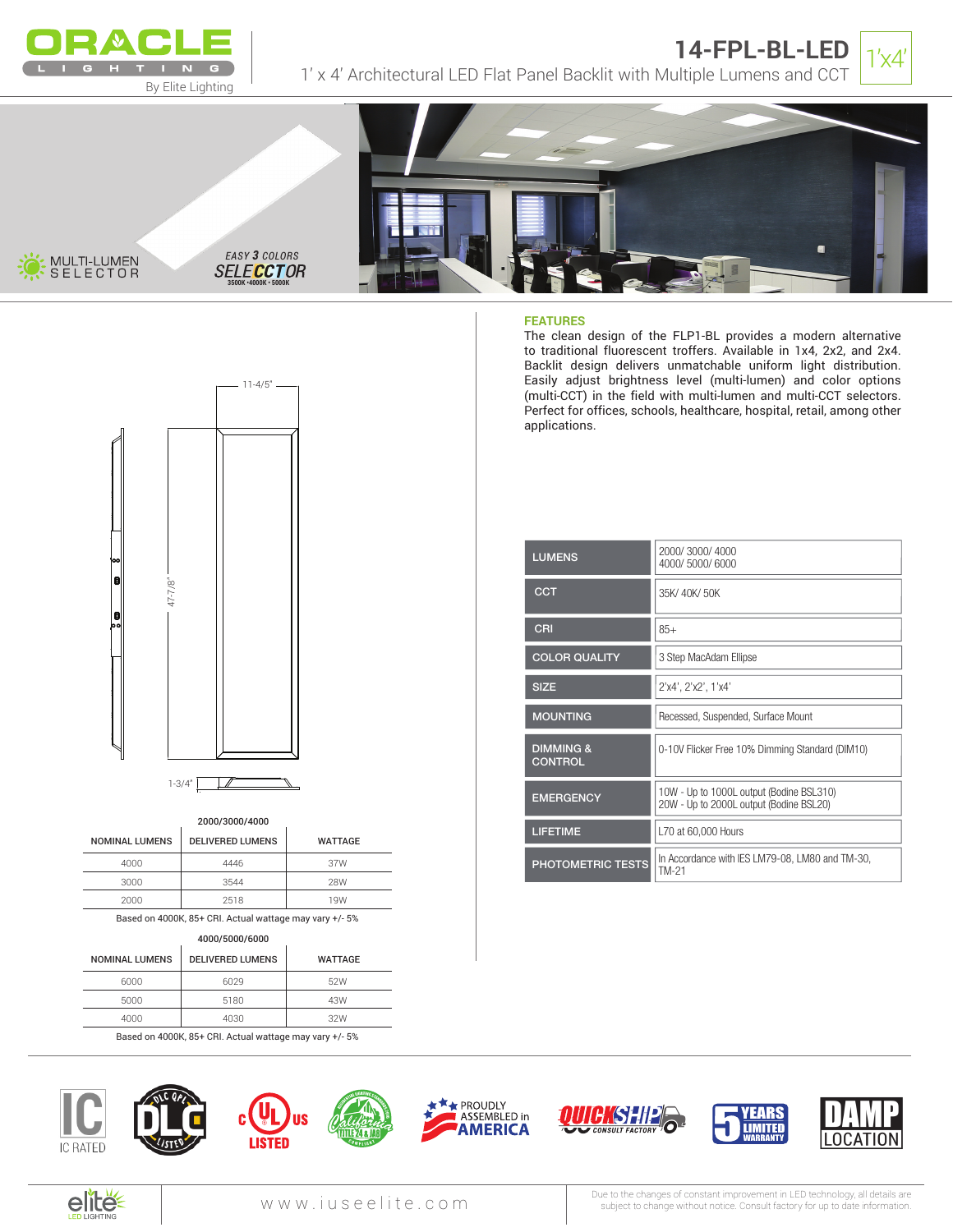

#### **MAINTENANCE**

The driver is removable and upgradable even after installation. Luminaire can be regularly and safely wiped down for peak performance.

#### **OPTICAL SYSTEM**

Backlit design provides exceptional light distribution. Illumination is spread across the entire surface of the panel, emitting soft, even light. A 110-degree beam angle ensures clear, shadow-free light.

#### **CONSTRUCTION**

20-gauge cold rolled steel body, post-painted for durability. White finish standard. All corners are rounded for safe handling. Multiple wiring entrances allow for easy access.

#### **MOUNTING**

Easy to install. Mounting hardware included. Accommodates lay-in ceilings, Slot T, and T-bar suspension systems for 5/8" and 3/8" ceiling widths. Four corner tie points and built-in earthquake clips come standard. Options for flange kits, surface mounted kits, and more.

#### **OPTIONS**

Luminaires can be shipped pre-installed with whips, modular wiring systems.

#### **DRIVER ELECTRICAL INFORMATION**

Powered by high-quality constant-current power LED drivers which are rated for 50 to 60Hz at 120/277V input. Available in 347V., produce less than 20% THD, and have a power factor of .90 to 1.00.

#### **DIMMING & DRIVER INFORMATION**

**DIM10** - Flicker Free 10% Dimming Standard (DIM10) 0-10V dimming on either MVOLT 120, 277V.

#### **WARRANTY**

Five-year warranty for parts and components. (Labor not included)

#### **LISTINGS**

c-UL-us - Listed for Feed Through Wiring. Listed for DLC, California Title 24 compliant. Damp location rated.

# Example: **14-FPL-BL-LED-2000/3000/4000L-DIM10-MVOLT-35K/40K/50K-85**

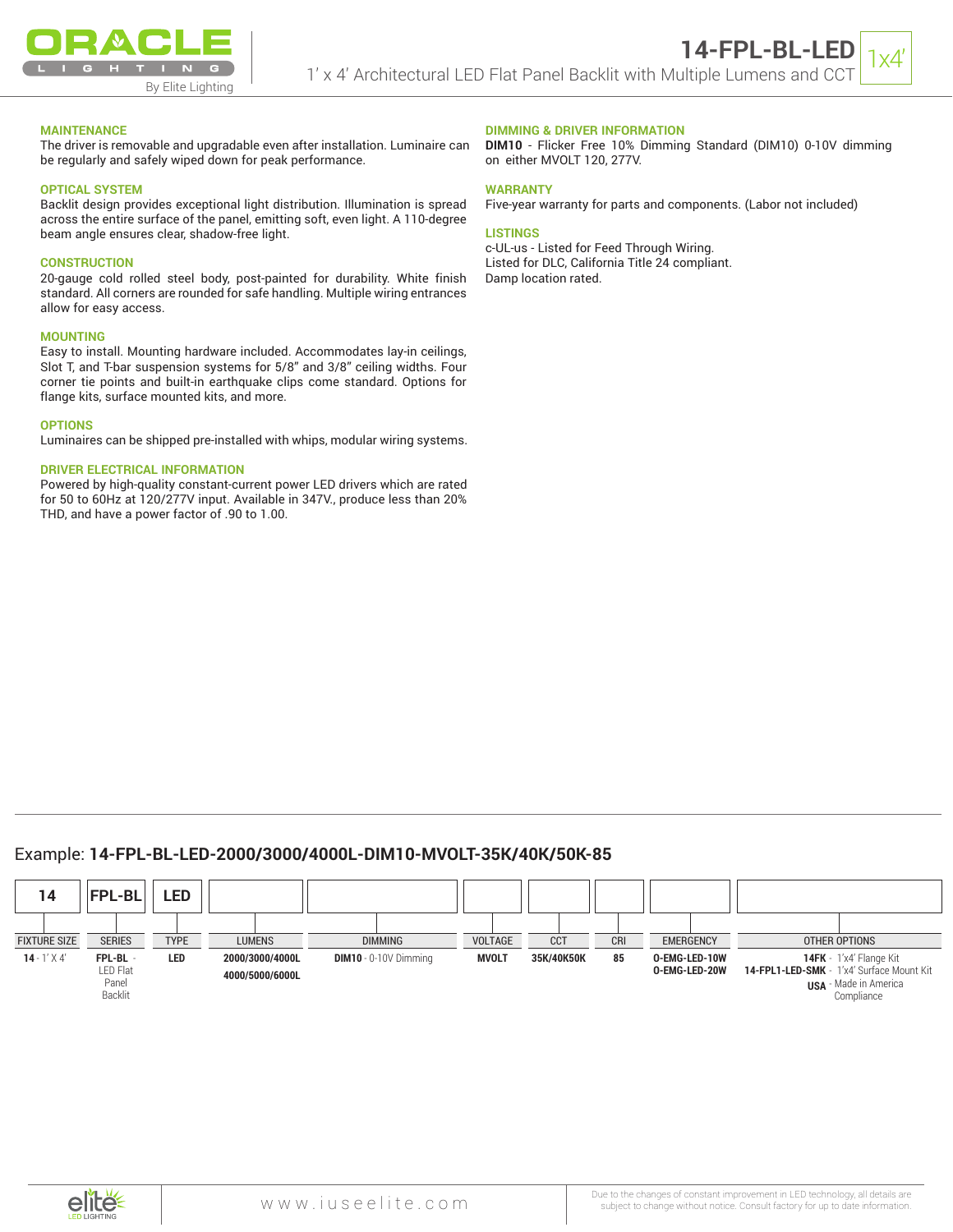

Candle Power Distribution (Candelas)

282 565

847 1130

Candle

90º 80º 70º 60º 50º 40º 30º  $20$ 

| INPUT WATTS: 19.5                           | LUMENS: 2518          |                                         | CRI: N/A             |          |                                                          | EFFICACY: 129                       |          | CCT:       | 3500K                  |          |               | SPACING CRITERIA: 1.42    |              |                    |          |  |  |
|---------------------------------------------|-----------------------|-----------------------------------------|----------------------|----------|----------------------------------------------------------|-------------------------------------|----------|------------|------------------------|----------|---------------|---------------------------|--------------|--------------------|----------|--|--|
| <b>Candle Power Distribution (Candelas)</b> |                       | <b>Zonal Lumens Summary</b>             |                      |          |                                                          | Luminance (Average candela/ $M^2$ ) |          |            | <b>Lumens Per Zone</b> |          |               | <b>Candela Tabulation</b> |              |                    |          |  |  |
|                                             | Zone                  | Lumens                                  | %Lamp                | %Fixt    | Angle in                                                 | Average 0°                          | Average  | Average    | Zone                   |          | <b>Lumens</b> |                           |              | $\bf{0}$           |          |  |  |
| $80^\circ$                                  | $0 - 20$              | 295.23                                  | 11.70                | 11.70    | <b>Degrees</b>                                           |                                     | 45°      | $90^\circ$ |                        |          |               |                           | 0.0          | 803.349            |          |  |  |
|                                             | $0 - 30$              | 631.52                                  | 25.10                | 25.10    | 45                                                       | 2135                                | 2161     | 2202       | $0 - 10$               |          | 76.06         |                           | 5.0          | 805.930            |          |  |  |
| $70^{\circ}$                                | $0 - 40$              | 1044.53                                 | 41.50                | 41.50    | 55                                                       | 2099                                | 2137     | 2199       | $10 - 20$              |          | 219.16        |                           | 15.0         | 779.010            |          |  |  |
|                                             | $0 - 60$              | 1892.21                                 | 75.10                | 75.10    | 65                                                       | 2023                                | 2081     | 2171       | $20 - 30$              |          | 336.30        |                           | 25.0<br>35.0 | 729.240<br>655.950 |          |  |  |
| 60°                                         | $0 - 80$              | 2420.84                                 | 96.10                | 96.10    | 75                                                       | 1889                                | 1976     | 2107       | $30 - 40$              |          | 413.00        |                           | 45.0         | 561.650            |          |  |  |
| 50°                                         | $0 - 90$              | 2493.34                                 | 99.00                | 99.00    | 85                                                       | 1802                                | 1958     | 2221       | $40 - 50$              |          | 438.85        |                           | 55.0         | 447.850            |          |  |  |
|                                             |                       |                                         |                      |          |                                                          |                                     |          |            |                        |          |               |                           |              |                    |          |  |  |
|                                             |                       |                                         |                      |          |                                                          |                                     |          |            | $50 - 60$              |          | 408.82        |                           |              |                    |          |  |  |
|                                             |                       |                                         |                      |          |                                                          |                                     |          |            | $60 - 70$              |          | 325.43        |                           | 65.0<br>75.0 | 317.980<br>181.820 |          |  |  |
| $30^\circ$                                  |                       |                                         |                      |          |                                                          |                                     |          |            | 70-80                  |          | 203.20        |                           | 85.0         | 58.430             |          |  |  |
| $20^{\circ}$<br>$10^{\circ}$                |                       | Effective Floor Cavity Reflectance 0.20 |                      |          | <b>Coefficients of Utilization - Zonal Cavity Method</b> |                                     |          |            | 80-90                  |          | 72.50         |                           | 90.0         | 10.400             |          |  |  |
|                                             | <b>RC</b>             |                                         | 80%                  |          | 70%                                                      |                                     |          | 50%        |                        | 30%      |               |                           | 10%          |                    | 0%       |  |  |
|                                             | <b>RW</b>             | 70%                                     | 30%<br>50%           | 10%      | 70%<br>50%                                               | 30%<br>10%                          | 50%      | 30%        | 10%<br>50%             | 30%      | 10%           | 50%                       | 30%          | 10%                | 0%       |  |  |
|                                             |                       | 119                                     | 119<br>119           | 119      | 116<br>116                                               | 116<br>116                          | 111      | 111        | 111<br>106             | 106      | 106           | 101                       | 101          | 101                | 99       |  |  |
|                                             |                       | 108                                     | 98<br>103            | 94       | 105<br>100                                               | 96<br>92                            | 96       | 92         | 89<br>92               | 89       | 86<br>71      | 88                        | 86           | 84                 | 81<br>67 |  |  |
|                                             |                       | 98<br>89                                | 82<br>89<br>69<br>78 | 76<br>62 | 95<br>87<br>76<br>86                                     | 80<br>75<br>68<br>62                | 83<br>73 | 78<br>66   | 73<br>80<br>61<br>70   | 75<br>64 | 59            | 76<br>67                  | 73<br>62     | 69<br>58           | 56       |  |  |
|                                             |                       | 81                                      | 59<br>69             | 53       | 79<br>67                                                 | 59<br>52                            | 64       | 57         | 51<br>62               | 56       | 50            | 60                        | 54           | 50                 | 47       |  |  |
|                                             | RATIO                 | 74                                      | 52<br>61             | 45       | 72<br>60                                                 | 51<br>45                            | 58       | 50         | 55<br>44               | 49       | 43            | 54                        | 48           | 43                 | 41       |  |  |
|                                             |                       | 69                                      | 46<br>55             | 39       | 54<br>67                                                 | 45<br>39                            | 52       | 44         | 38<br>50               | 43       | 38            | 48                        | 42           | 38                 | 35       |  |  |
|                                             |                       | 63                                      | 50<br>41             | 34       | 49<br>62                                                 | 40<br>34                            | 47       | 39         | 34<br>46               | 39       | 34            | 44                        | 38           | 33                 | 31       |  |  |
|                                             | CAVITY<br><b>ROOM</b> | 59<br>55                                | 45<br>37<br>33<br>41 | 31<br>27 | 44<br>57<br>54<br>41                                     | 36<br>30<br>33<br>27                | 43<br>40 | 36<br>32   | 30<br>42<br>27<br>38   | 35<br>32 | 30<br>27      | 40<br>37                  | 34<br>31     | 30<br>27           | 28<br>25 |  |  |

### INPUT WATTS: LUMENS: CRI: EFFICACY: CCT: SPACING CRITERIA: 28.6 3544 N/A 124 3500K 1.42 14-FPL-BL-LED-2000L-3000L-4000L-DIM10-MVOLT-35K-40K-50K-85(3000L) EL05212054

RC - Ceiling Cavity Reflectance RW - Wall Reflectance

Zonal Lumens Summary Luminance (Average candela/M<sup>2</sup>) Lumens Per Zone Candela Tabulation Zone Lumens %Lamp %Fixt 0 Angle in Average Average  $0^\circ$  Average Zone Lumens 0.0 1122.918<br>5.0 1120.680 0-20 412.89 11.60 11.60<br>0-30 883.24 24.90 24.90 45º 90º 0-10 106.37 5.0 1120.680 0-30 883.24 24.90 24.90<br>0-40 1461.23 41.20 41.20 45 3079 3060 3009 15.0 1090.240<br>25.0 1097.520 10-20 306.51 0-40 1461.23 41.20 41.20<br>0-60 2657.15 75.00 75.00 55 3079 3051 2979 25.0 1027.520<br>35.0 934.690 20-30 470.35 0-60 2657.15 75.00 75.00<br>0-80 3405.63 96.10 96.10 65 3039 3001 2903 35.0 934.690<br>45.0 809.920 30-40 578.00 0-80 3405.63 96.10 96.10 75 2992 2946 2800 45.0 809.920<br>55.0 656.960 40-50 618.99 3508.52 3149 55.0 656.960 50-60 576.92 65.0 477.700 60-70 459.68 75.0 288.000<br>85.0 102.070 70-80 288.80  $\frac{102.070}{90.0}$ Coefficients of Utilization - Zonal Cavity Method 80-90 102.89 24.120 Effective Floor Cavity Reflectance 0.20 RC | 80% | 70% | 50% | 30% | 10% | 0% RW 70% 50% 30% 10% 70% 50% 30% 10% 50% 30% 10% 50% 30% 10% 50% 30% 10% 0% 0 | 119 119 119 119 | 116 116 116 116 | 111 111 | 110 106 106 | 101 101 | 99 1 | 108 103 98 94 | 105 100 96 92 | 96 92 89 | 92 89 86 | 88 86 83 | 81 2 98 89 82 76 95 87 80 75 83 77 73 80 75 71 76 73 69 67 3 89 78 69 62 86 76 68 62 73 66 60 70 64 59 67 62 58 56 CAVITY RATIO ROOM CAVITY RATIO 4 81 68 59 52 78 67 59 52 64 57 51 62 55 50 60 54 49 47 5 74 61 52 45 72 60 51 45 57 50 44 55 49 43 53 47 43 41 6 68 55 46 39 66 54 45 39 52 44 38 50 43 38 48 42 37 35 7 | 63 50 41 34 | 62 49 40 34 | 47 39 34 | 45 39 33 | 44 38 33 | 31 8 59 45 36 30 57 44 36 30 43 35 30 42 35 30 40 34 30 28 **ROOM** 9 | 55 | 41 | 33 | 27 | 54 | 41 | 33 | 27 | 39 | 32 | 27 | 38 | 32 | 27 | 37 | 31 | 27 | 25 10 | 52 38 30 25 | 50 38 30 25 | 36 29 24 | 35 29 24 | 34 28 24 | 22

# 14-FPL-BL-LED-2000L-3000L-4000L-DIM10-MVOLT-35K-40K-50K-85(4000L) EL05212055

# **TEST NO.: EL05212055**

**TEST NO.: EL05212054** 

| INPUT WATTS: 37.6                           | LUMENS: 4446 |             |                             | CRI: N/A       |                                         |                                                          | EFFICACY: 118                  |                | CCT:       | 3500K          |                        |          |          |              |                           | SPACING CRITERIA: 1.42 |
|---------------------------------------------|--------------|-------------|-----------------------------|----------------|-----------------------------------------|----------------------------------------------------------|--------------------------------|----------------|------------|----------------|------------------------|----------|----------|--------------|---------------------------|------------------------|
| <b>Candle Power Distribution (Candelas)</b> |              |             | <b>Zonal Lumens Summary</b> |                |                                         |                                                          | Luminance (Average candela/M2) |                |            |                | <b>Lumens Per Zone</b> |          |          |              | <b>Candela Tabulation</b> |                        |
|                                             | $90^\circ$   | Zone        | Lumens                      | %Lamp          | %Fixt                                   | Angle in                                                 | Average 0°                     | Average        | Average    | Zone           |                        | Lumens   |          |              | $\bf{0}$                  |                        |
| 355                                         | $80^\circ$   | $0 - 20$    | 518.92                      | 11.70          | 11.70                                   | <b>Degrees</b>                                           |                                | 45°            | $90^\circ$ |                |                        |          |          | 0.0          | 1411.47                   |                        |
|                                             |              | $0 - 30$    | 1110.06                     | 25.00          | 25.00                                   | 45                                                       | 3874                           | 3845           | 3781       | $0 - 10$       |                        | 133.70   |          | 5.0          | 1409.09                   |                        |
| 710                                         | $70^{\circ}$ | $0 - 40$    | 1836.14                     | 41.30          | 41.30                                   | 55                                                       | 3876                           | 3835           | 3744       | $10 - 20$      |                        | 385.22   |          | 15.0         | 1370.45                   |                        |
|                                             |              | $0 - 60$    | 3331.78                     | 74.90          | 74.90                                   | 65                                                       | 3819                           | 3774           | 3648       | $20 - 30$      |                        | 591.14   |          | 25.0         | 1292.69                   |                        |
| 60°                                         |              |             |                             |                |                                         |                                                          |                                |                |            | $30 - 40$      |                        | 726.08   |          | 35.0         | 1175.56                   |                        |
| 1066                                        |              | $0 - 80$    | 4271.49                     | 96.10          | 96.10                                   | 75                                                       | 3747                           | 3703           | 3516       | $40 - 50$      |                        | 771.67   |          | 45.0         | 1018.98                   |                        |
| 50°                                         |              | $0 - 90$    | 4400.83                     | 99.00          | 99.00                                   | 85                                                       | 3938                           | 3879           | 3521       | $50 - 60$      |                        | 723.97   |          | 55.0         | 826.93                    |                        |
| 40°                                         |              |             |                             |                |                                         |                                                          |                                |                |            | 60-70          |                        | 577.59   |          | 65.0         | 600.30                    |                        |
| 1421<br>30 <sup>o</sup>                     |              |             |                             |                |                                         |                                                          |                                |                |            | 70-80          |                        | 362.13   |          | 75.0         | 360.73                    |                        |
| $20^{\circ}$                                |              |             |                             |                |                                         | <b>Coefficients of Utilization - Zonal Cavity Method</b> |                                |                |            |                |                        |          |          | 85.0<br>90.0 | 127.65<br>30.56           |                        |
| $10^{\circ}$                                |              |             |                             |                | Effective Floor Cavity Reflectance 0.20 |                                                          |                                |                |            | 80-90          |                        | 129.33   |          |              |                           |                        |
|                                             |              | <b>RC</b>   |                             | 80%            |                                         |                                                          | 70%                            |                | 50%        |                | 30%                    |          |          | 10%          |                           | 0%                     |
|                                             |              | <b>RW</b>   | 70%                         | 50%<br>30%     | 10%                                     | 70%<br>50%                                               | 30%                            | 10%<br>50%     | 30%        | 10%<br>50%     | 30%                    | 10%      | 50%      | 30%          | 10%                       | $0\%$                  |
|                                             |              |             | 119                         | 119<br>119     | 119                                     | 116<br>116                                               | 116                            | 116<br>111     | 111        | 111<br>106     | 106                    | 106      | 101      | 101          | 101                       | 99                     |
|                                             |              |             | 108                         | 98<br>103      | 94                                      | 105<br>100                                               | 96                             | 92<br>96       | 92         | 92<br>89       | 89                     | 86       | 88       | 86           | 83                        | 81                     |
|                                             |              |             | 98                          | 82<br>89<br>78 | 76<br>62                                | 95<br>87<br>86                                           | 80                             | 75<br>83<br>73 | 77         | 73<br>80<br>70 | 75<br>64               | 71       | 76       | 73           | 69                        | 67<br>56               |
|                                             |              |             | 89<br>81                    | 69<br>59<br>68 | 52                                      | 76<br>78<br>67                                           | 68<br>59                       | 62<br>52<br>64 | 66<br>57   | 60<br>51<br>62 | 55                     | 59<br>50 | 67<br>60 | 62<br>54     | 58<br>49                  | 47                     |
|                                             |              | RATIO       | 74                          | 52<br>61       | 45                                      | 72<br>60                                                 | 51                             | 45<br>57       | 50         | 55<br>44       | 49                     | 43       | 53       | 48           | 43                        | 41                     |
|                                             |              |             | 68                          | 46<br>55       | 39                                      | 66<br>54                                                 | 45                             | 39<br>52       | 44         | 38<br>50       | 43                     | 38       | 48       | 42           | 37                        | 35                     |
|                                             | CAVIT        |             | 63                          | 50<br>41       | 34                                      | 49<br>62                                                 | 40                             | 34<br>47       | 39         | 34<br>45       | 39                     | 33       |          | 38           | 33                        | 31                     |
|                                             |              |             | 59                          | 36<br>45       | 30                                      | 57<br>44                                                 | 36                             | 30<br>43       | 35         | 42<br>30       | 35                     | 30       | 40       | 34           | 30                        | 28                     |
|                                             |              |             | 55                          | 33<br>41       | 27                                      | 54<br>41                                                 | 33                             | 27<br>39       | 32         | 27<br>38       | 32                     | 27       | 37       | 31           | 27                        | 25                     |
|                                             |              | <b>ROOM</b> | 52                          | 38<br>30       | 25                                      | 50<br>38                                                 | 30                             | 25<br>36       | 29         | 24<br>35       | 29                     | 24       | 34       | 28           | 24                        | 22                     |
|                                             |              |             |                             |                |                                         |                                                          |                                |                |            |                |                        |          |          |              |                           |                        |